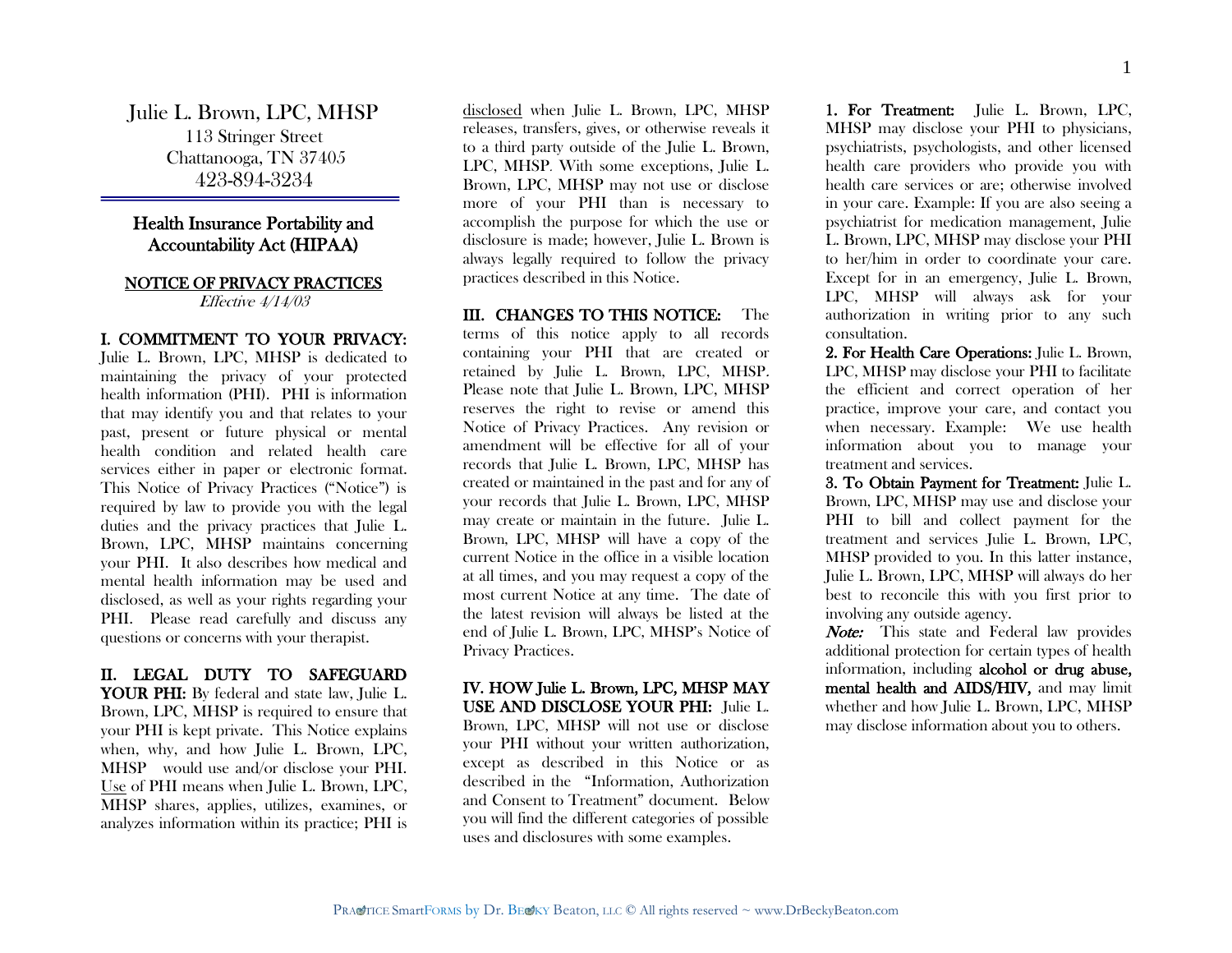V. USE AND DISCLOSURE OF YOUR PHI IN CERTAIN SPECIAL CIRCUMSTANCES – Julie L. Brown, LPC, MHSP may use and/or disclose your PHI without your consent or authorization for the following reasons:

- 1. Law Enforcement: Subject to certain conditions, Julie L. Brown, LPC, MHSP may disclose your PHI when required by federal, state, or local law; judicial, board, or administrative proceedings; or, law enforcement. Example: Julie L. Brown, LPC, MHSP may make a disclosure to the appropriate officials when a law requires Julie L. Brown, LPC, MHSP to report information to government agencies, law enforcement personnel and/or in an administrative proceeding.
- 2. Lawsuits and Disputes: Julie L. Brown, LPC, MHSP may disclose information about you to respond to a court or administrative order or a search warrant. Julie L. Brown, LPC, MHSP may also disclose information if an arbitrator or arbitration panel compels disclosure, when arbitration is lawfully requested by either party, pursuant to subpoena duces tectum (e.g., a subpoena for mental health records) or any other provision authorizing disclosure in a proceeding before an arbitrator or arbitration panel. Julie L. Brown, LPC, MHSP will only do this if efforts have been made to tell you about the request and you have been provided an opportunity to object or to obtain an appropriate court order protecting the information requested.
- 3. Public Health Risks: Julie L. Brown, LPC, MHSP may disclose your PHI to public

health or legal authorities charged with preventing or controlling disease, injury, disability, to report births and deaths, and to notify persons who may have been exposed to a disease or at risk for getting or spreading a disease or condition.

- 4. Food and Drug Administration (FDA): Julie L. Brown, LPC, MHSP may disclose to the FDA, or persons under the jurisdiction of the FDA, PHI relative to adverse events with respect to drugs, foods, supplements, products and product defects, or post marketing surveillance information to enable product recalls, repairs, or replacement.
- 5. Serious Threat to Health or Safety: Julie L. Brown, LPC, MHSP may disclose your PHI if you are in such mental or emotional condition as to be dangerous to yourself or the person or property of others, and if Julie L. Brown, LPC, MHSP determines in good faith that disclosure is necessary to prevent the threatened danger. Under these circumstances, Julie L. Brown, LPC, MHSP may provide PHI to law enforcement personnel or other persons able to prevent or mitigate such a serious threat to the health or safety of a person or the public.
- 6. Minors: If you are a minor (under 18 years of age), Julie L. Brown, LPC, MHSP may be compelled to release certain types of information to your parents or guardian in accordance with applicable law.
- 7. Abuse and Neglect: Julie L. Brown, LPC, MHSP may disclose PHI if mandated by Tennessee child, elder, or dependent adult abuse and neglect reporting laws. Example: If Julie L. Brown, LPC, MHSP has a reasonable suspicion of child abuse or

neglect, Julie L. Brown, LPC, MHSP will report this to the Tennessee Department of Child and Family Services.

- 8. Coroners, Medical Examiners, and Funeral Directors: Julie L. Brown, LPC, MHSP may release PHI about you to a coroner or medical examiner. This may be necessary, for example, to identify a deceased person, determine the cause of death or other duties as authorized by law. Julie L. Brown, LPC, MHSP may also disclose PHI to funeral directors, consistent with applicable law, to carry out their duties.
- 9. Communications with Family, Friends, or Others: Julie L. Brown, LPC, MHSP may release your PHI to the person you named in your Durable Power of Attorney for Health Care (if you have one), to a friend or family member who is your personal representative (i.e., empowered under state or other law to make health-related decisions for you), or any other person you identify, relevant to that person's involvement in your care or payment related to your care. In addition, Julie L. Brown, LPC, MHSP may disclose your PHI to an entity assisting in disaster relief efforts so that your family can be notified about your condition.
- 10. Military and Veterans: If you are a member of the armed forces, Julie L. Brown, LPC, MHSP may release PHI about you as required by military command authorities. Julie L. Brown, LPC, MHSP may also release PHI about foreign military personnel to the appropriate military authority.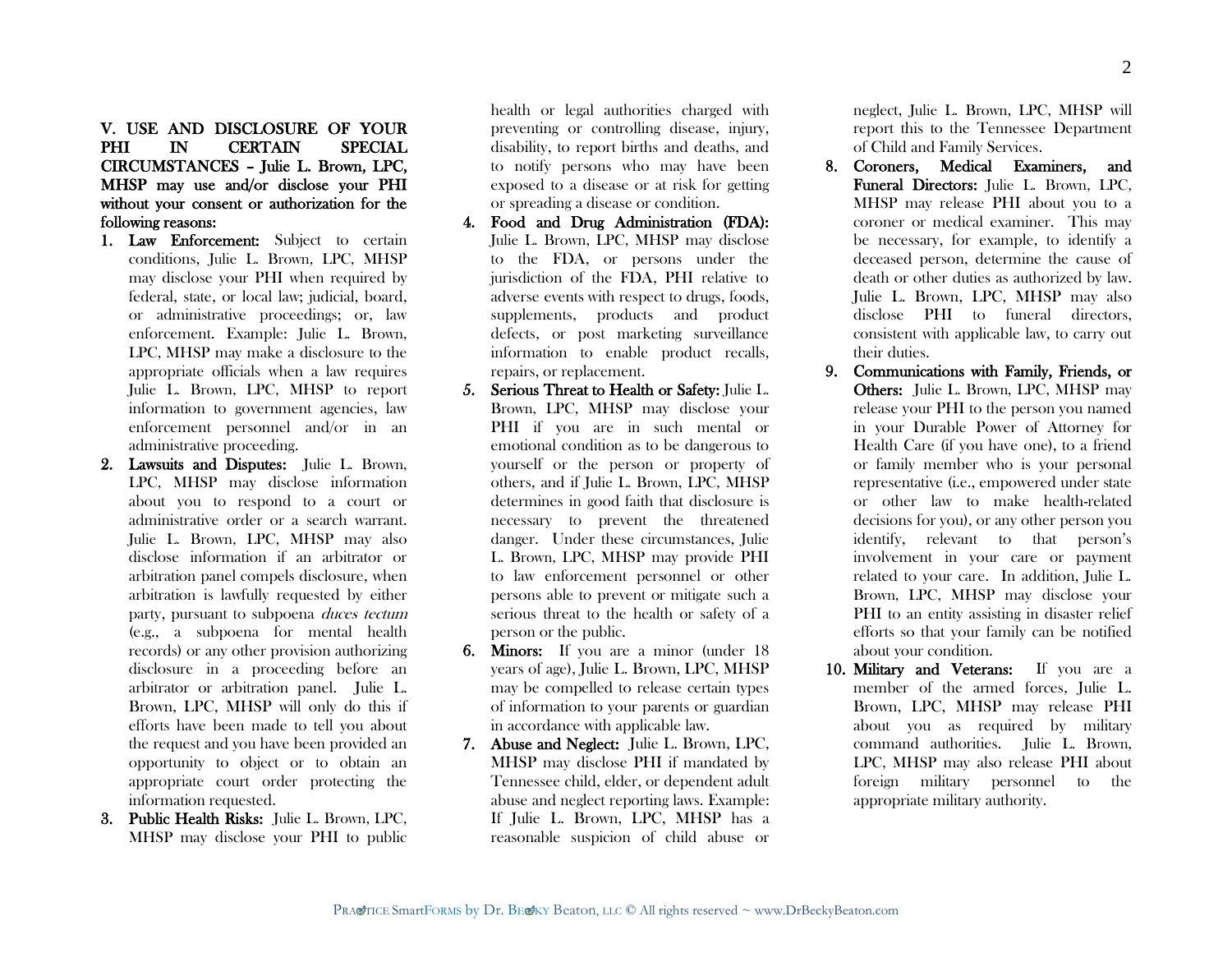- 11. National Security, Protective Services for the President, and Intelligence Activities: Julie L. Brown, LPC, MHSP may release PHI about you to authorized federal officials so they may provide protection to the President, other authorized persons, or foreign heads of state, to conduct special investigations for intelligence, counterintelligence, and other national activities authorized by law.
- 12. Correctional Institutions: If you are or become an inmate of a correctional institution, Julie L. Brown, LPC, MHSP may disclose PHI to the institution or its agents when necessary for your health or the health and safety of others
- 13. For Research Purposes: In certain limited circumstances, Julie L. Brown, LPC, MHSP may use information you have provided for medical/psychological research, but only with your written authorization. The research would also need to be approved by an institutional review board that has examined the research proposal and ascertained that the established protocols have been met to ensure the privacy of your information.
- 14. For Workers' Compensation Purposes: Julie L. Brown, LPC, MHSP may provide PHI in order to comply with Workers' Compensation or similar programs established by law.
- 15. Appointment Reminders: Julie L. Brown, LPC, MHSP is permitted to contact you, without your prior authorization, to provide appointment reminders or information about alternative or other health-related benefits and services that you may need or that may be of interest to you.
- 16. Health Oversight Activities: Julie L. Brown, LPC, MHSP may disclose health information to a health oversight agency for activities such as audits, investigations, inspections, or licensure of facilities. These activities are necessary for the government to monitor the health care system, government programs and compliance with laws. Example: When compelled by U.S. Secretary of Health and Human Services to investigate or assess Julie L. Brown, LPC, MHSP's compliance with HIPAA regulations.
- 17. If Disclosure is Otherwise Specifically Required by Law.
- 18. In the Following Cases, Julie L. Brown, LPC, MHSP Will Never Share Your Information Unless You Give her Written Permission: Marketing purposes, sale of your information, most sharing of psychotherapy notes, and fundraising.

VI. Other Uses and Disclosures Require Your Prior Written Authorization: In any other situation not covered by this notice, Julie L. Brown, LPC, MHSP will ask for your written authorization before using or disclosing medical information about you. If you chose to authorize use or disclosure, you can later revoke that authorization by notifying Julie L. Brown, LPC, MHSP in writing of your decision. You understand that Julie L. Brown, LPC, MHSP is unable to take back any disclosures she has already made with your permission, Julie L. Brown, LPC, MHSP will continue to comply with laws that require certain disclosures, and Julie L. Brown, LPC, MHSP is required to retain records of the care she has provided to you.

## VII. RIGHTS YOU HAVE REGARDING YOUR PHI:

1. The Right to See and Get Copies of Your PHI either in paper or electronic format: In general, you have the right to see your PHI that is in Julie L. Brown, LPC, MHSP's possession, or to get copies of it; however, you must request it in writing. If Julie L. Brown, LPC, MHSP does not have your PHI, but knows who does, you will be advised how you can get it. You will receive a response from Julie L. Brown, LPC, MHSP within 30 days of receiving your written request. Under certain circumstances, Julie L. Brown, LPC, MHSP may feel it must deny your request, but if she does, Julie L. Brown, LPC, MHSP will give you, in writing, the reasons for the denial. Julie L. Brown, LPC, MHSP will also explain your right to have its denial reviewed. If you ask for copies of your PHI, you will be charged a reasonable fee per page and the fees associated with supplies and postage. Julie L. Brown, LPC, MHSP may see fit to provide you with a summary or explanation of the PHI, but only if you agree to it, as well as to the cost, in advance.

2. The Right to Request Limits on Uses and Disclosures of Your PHI: You have the right to ask that Julie L. Brown, LPC, MHSP limit how she uses and discloses your PHI. While Julie L. Brown, LPC, MHSP will consider your request, she is not legally bound to agree. If Julie L. Brown, LPC, MSHP does agree to your request, she will put those limits in writing and abide by them except in emergency situations. If you pay for a service or health care item outof-pocket in full, you can ask her not to share that information for the purpose of payment or our operations with your health insurer. You do not have the right to limit the uses and